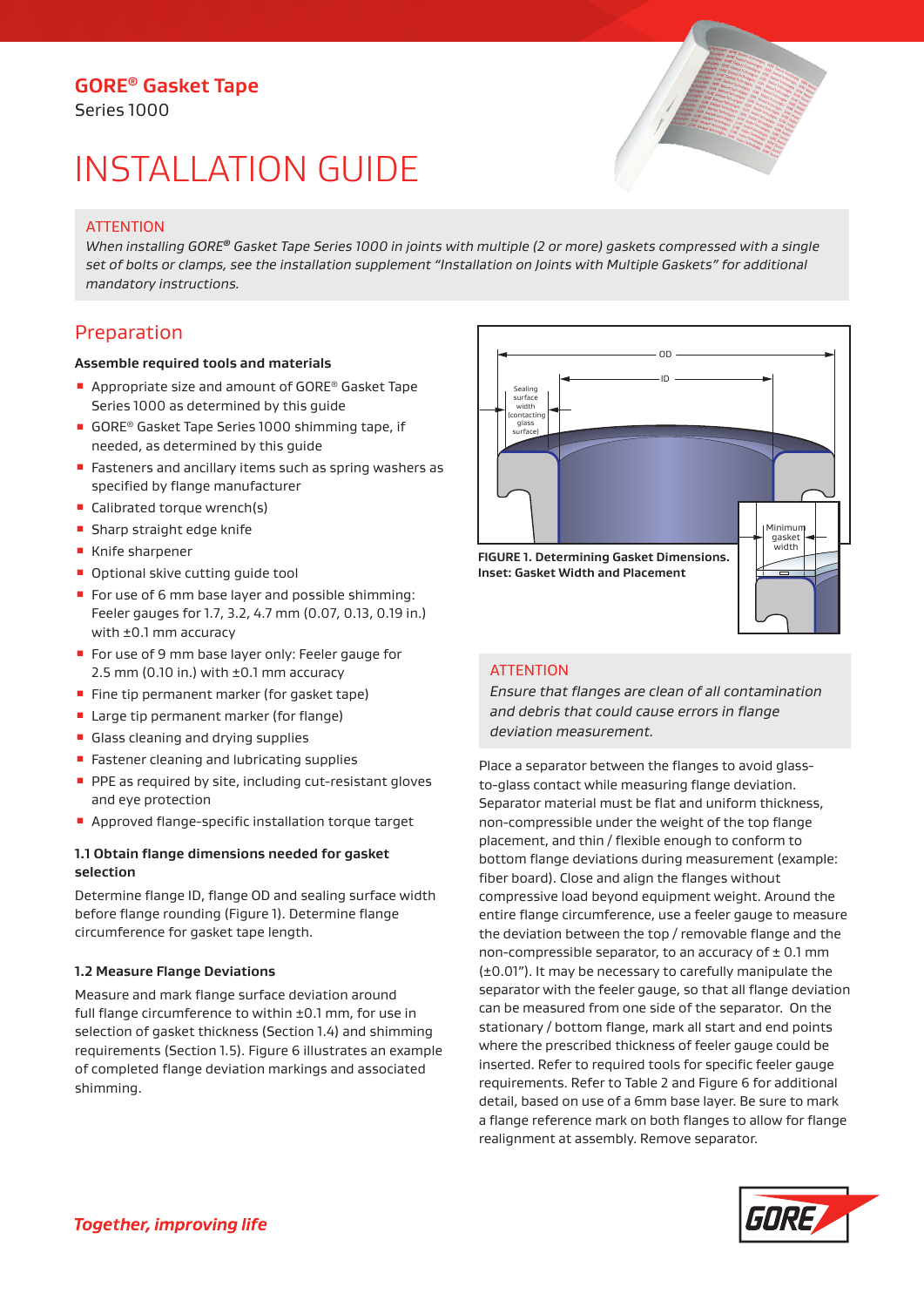# **GORE® Gasket Tape**

Series 1000

#### **1.3 Select Gasket Width**

Minimum gasket width is full coverage of the contacting glass surfaces. Ideal gasket width extends from flange ID to OD, as shown in Figure 1 inset. Excess material should be distributed evenly beyond ID and OD to keep the barrier core roughly centered on the flange sealing surface. Excess OD must not interfere with clamp placement.

#### **1.4 Select Gasket (Base Layer) Thickness**

Most applications require a base layer of 6 mm (1/4") tape, which can accommodate deviation up to 1.7 mm (0.07") without shimming. Applications with deviation up to 2.5 mm (0.10") can utilize 9 mm (3/8") tape without shimming.

## **1.5 Select Shimming**

To effectively seal flanges with deviations beyond the maximum for the base layer, additional shimming material is required. Use 3 mm (1/8") GORE® Series 1000 shim tape as directed in Section 2.6. Ensure the shimming material has the same width as the base layer.

# Gasket Installation

#### **2.1 Open Flanged Connection**

For ease of installation, open the flanges a minimum of 15 cm (6"). Ensure the flanges are well secured for a safe working environment.

#### **2.2 Clean and Dry Sealing Surface Thoroughly**

To ensure optimal adhesion, remove all oil, graphite, and/or other residue. Flange surface must be clean and completely dry for the gasket placement adhesive to adhere on glass.

#### **2.3 Perform Initial Skive Cut**

Unwind about 0.5 m (1.5 ft) of GORE® Gasket Tape Series 1000. Cut the end with a sharp knife on a clean, firm surface using the skiving technique. It is recommended that the first skive cut be made in a convenient location but not on flange surface (Figure 2). Hint: Mark the desired straight diagonal line on the side of the gasket tape with a fine tip permanent marker.



#### **TABLE 1. Skive Dimensions**

| <b>Tape thickness</b><br>(t) | Skive cut length<br>(Ls) | <b>Thickest skive</b><br>section (h), at<br>target of $\sim$ 1.3x (t) |
|------------------------------|--------------------------|-----------------------------------------------------------------------|
| 6 mm $(1/4")$                | 30-40 mm (11/4")         | $8 \text{ mm} (1/3")$                                                 |
| $9$ mm $(3/8")$              | $45 - 60$ mm $(2n)$      | 12 mm $(1/2")$                                                        |
| $3$ mm $(1/8")$              | 15-20 mm (3/4")          | N/A                                                                   |

The length of the skive cut (Ls), should match the dimension in Table 1. Avoid making it shorter. The resulting skive angle is approximately 10°.

## **ATTENTION**

*When using the skiving technique to cut the gasket tape, it is critical that the skive end meets the flange smoothly, avoiding any step. Refer to Figure 2.*

#### **2.4 Apply Base Layer of Gasket Tape**

When positioning the skived end of the gasket tape on the flange to start the base layer, the skived end must be at a location of a clamp or bolt, and must be where no shimming is needed. Ideally the location would have minimal flange deviation, even within the allowable deviation for the base layer. Try to avoid locations where obstructions will hinder access for the second skive cut.

Remove the adhesive's backing immediately before the the gasket tape is installed, to prevent the adhesive strip from picking up dirt prior to placement. When starting to remove the backing film from the adhesive, take care not to separate the adhesive from the gasket tape.

# **ATTENTION**

*The adhesive performs best on a glass surface that is clean and at a temperature comfortable to the touch. Glass surface MUST be completely dry. If necessary, gently warm flange to remove any condensation.*

Bend small increments of gasket tape to the required flange arc and apply the side with exposed adhesive to the flange, pressing out any gaps between the gasket and flange surface. Complete placement of the base layer in sections of about 25 cm (1 ft.) at a time, ensuring that each section is properly positioned and adhered to the flange before beginning installation of the next section of gasket. Apply a base layer to the full circumference of the flange in this manner. On some smaller flanges the gasket may intermittently re-lift and exhibit "waviness" near the ID of the gasket. This is acceptable and will be flattened later when the top flange is placed and torqued. However, smooth and complete gasket contact with the flange must be maintained along the OD part of the gasket as a guide for proper gasket positioning, following the same curvature as the flange.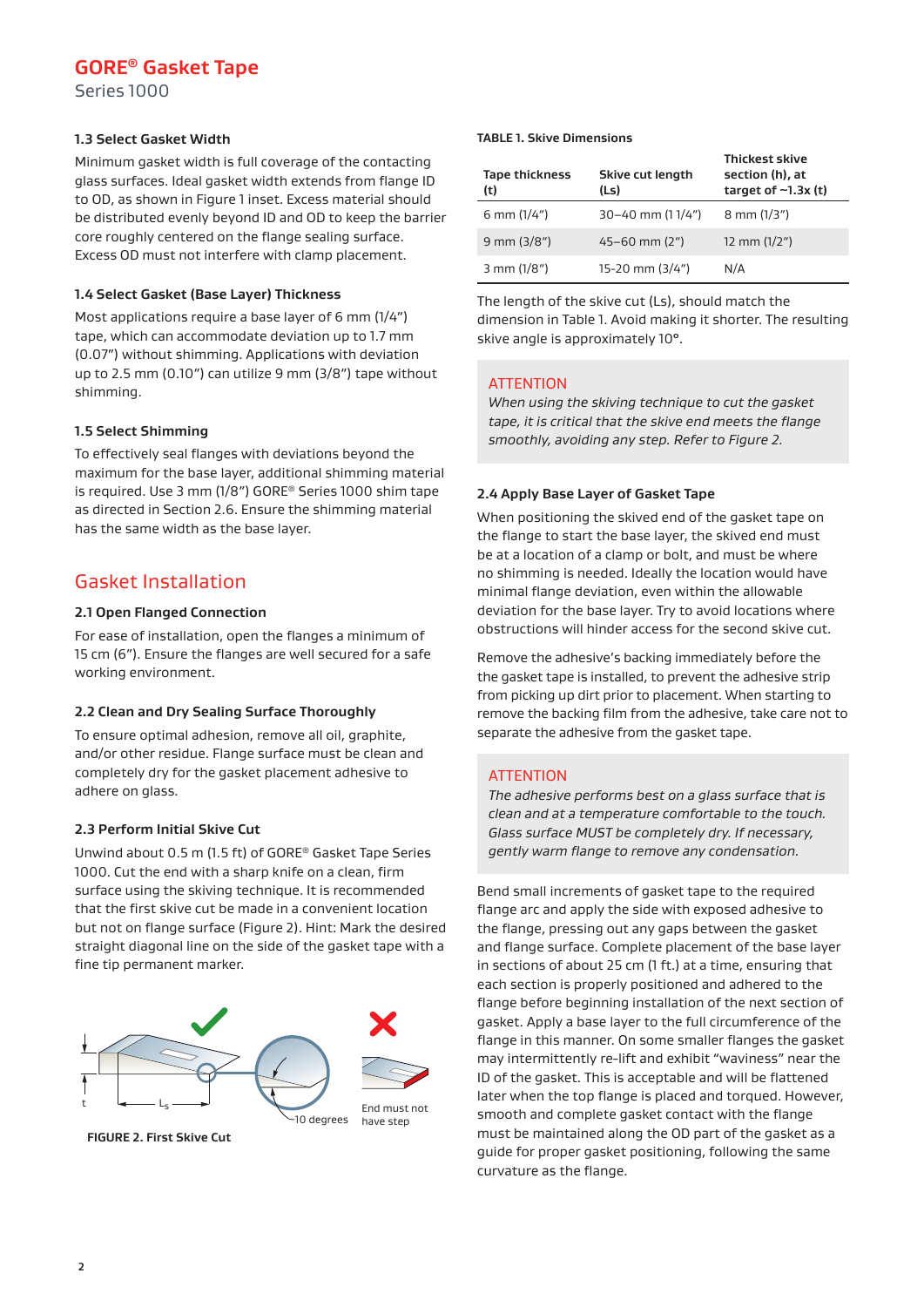#### **2.5 Complete the Layer of Gasket Tape**

Complete the gasket by laying the tape over the already placed skived end, extending at least ~50 mm (2") beyond the top of the skive ramp, and cutting the end square. Take care to press out any gaps between the two gasket layers at the base layer skive ramp.

To prepare for the second and final skive cut, locate and mark the start and end points. The start point for the top skive cut is located at the top of the gasket material, at a distance of 1/3 (Ls) from the point end of the bottom skive cut, see Figure 3. This will make the tallest section of the skive 1/3 thicker than the base layer gasket, indicated by (h) in Figure 4. The end point of the top skive cut is located where the two gasket material layers meet, at a distance of 1/3 (Ls) past the top of the first skive ramp. Draw a cutting guide line on the side of the gasket tape connecting the start and end points of the second skive cut with a straight line.

Cut away the gasket material along the marked line, keeping the knife blade parallel to the flange face to ensure that the skive is approximately the same length from OD to ID.

#### **ATTENTION**

*The maximum thickness of the skived joint (h) must not exceed 1.5 x the base layer thickness (t).*

#### **2.6 Shim Flange Irregularities**

Using the markings on the flange of irregularities measured in Section 1.2, use the 3 mm (1/8") GORE® Series 1000 shim tape to perform the following shimming process. See example irregularities (I), (II) and (III) and associated flange markings in Figure 6.

- a. Skive cut the loose end of the shim tape spool per Section 2.3.
- b. Start the shim layer by placing the skive cut tape end on the previous layer of gasket tape, with the skive ramp centered on the beginning deviation mark on the flange. See Figure 6.



**FIGURE 3. Second Skive Cut**









- c. Place the layer of shim material on the flange deviation area, applying shim tape to the flange at least 50 mm (2") past the ending deviation mark on the flange. Cut the end free of the shim tape spool with a reasonably square cut.
- d. Skive cut the second end of the already placed shim layer per Section 2.3, with the skive ramp centered on the ending deviation mark on the flange. See Figure 6. Be sure to remove the excess shim tape beyond the outside of the skive cut.
- e. Repeat steps a through d until the required number of shims have been installed for the measured irregularity.



**FIGURE 6. Flange deviation example with 6 mm (1/4") base tape** Note: Figure is not to scale.